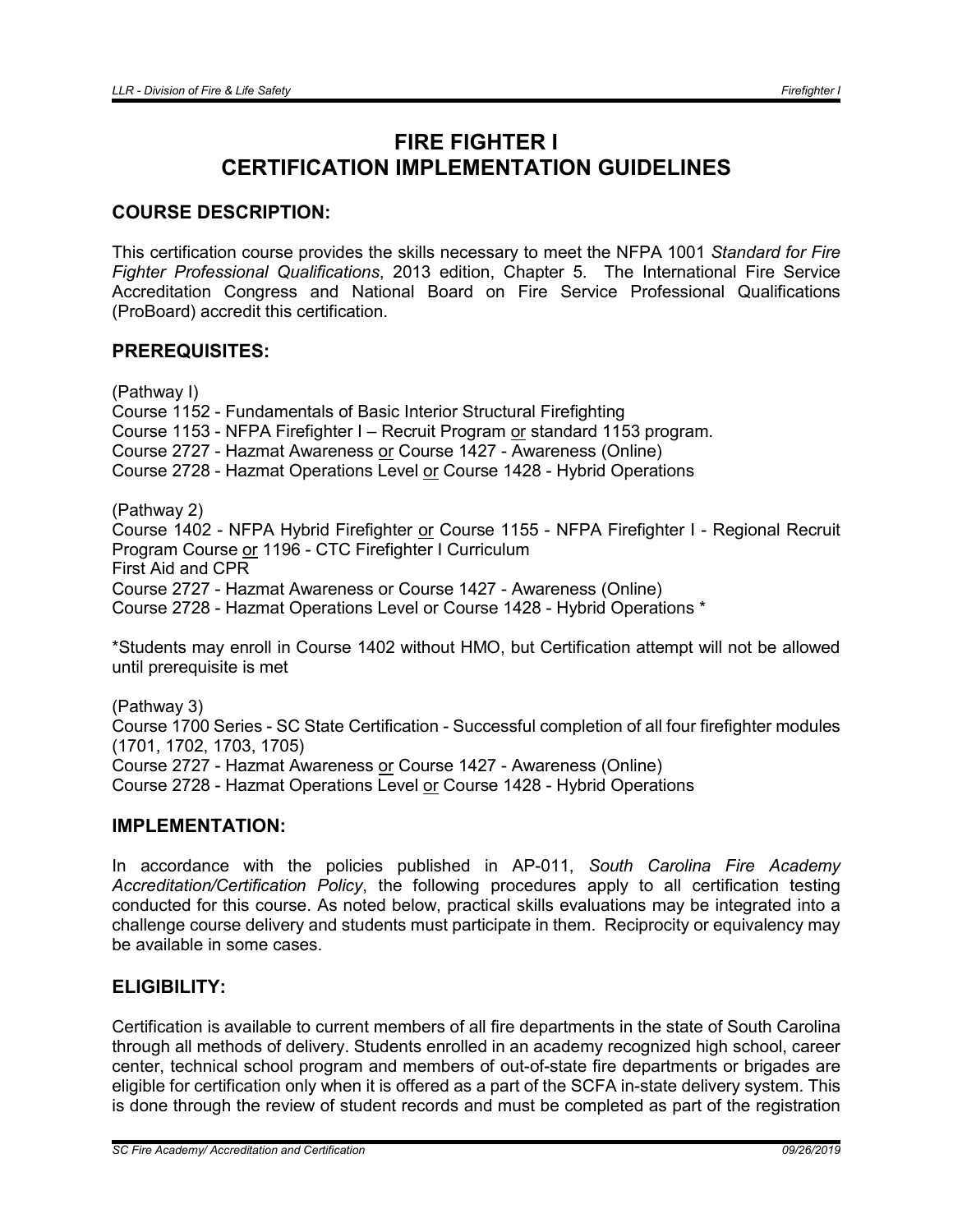process. Exceptions will be considered on a case-by-case basis and approved by the Accreditation Manager or his designee. Requests by applicants from other IFSAC states or Pro Board states will be considered only if that state's entity is not accredited to the level requested.

# MANIPULATIVE SKILLS EXAMINATION:

Practical skills are evaluated through the 1152 Fundamentals, 1153 NFPA Firefighter 1, 1402 Hybrid Firefighter I, 1196 CTC Curriculum. Practical skills are evaluated for 1700 series programs through a separate skill evaluation challenge.

# TEST SPECIFICATIONS:

Written tests are based on the current applicable NFPA standard. Tests consist of 100 multiple choice, matching, and true/false questions. Tests are randomly generated using Performance Training Systems, Inc. (PTS) or IFSTA test banks and LXR testing software.

#### WRITTEN EXAMINATION:

Cognitive certification exams for this level are offered as a challenge and as the end of course exam for the 1153/1155/1402 NFPA Firefighter I programs. Students must meet eligibility requirements.

Tests are offered at various locations and dates throughout the state. Cognitive testing will also be available following the completion of the skill testing with the Challenge Process.

Cognitive or knowledge examinations shall be graded with a minimum score of 70% required for successful completion.

Test proctor selection will be limited to either full-time faculty or Instructors having test proctor or lead evaluator status. Except as allowed by policy the test proctor cannot have taught in the course being evaluated.

Cognitive or knowledge exams will be conducted in accordance with specific testing procedures.

#### Study Reference List

The following is a list of text that may be reference in preparation for testing:

-NFPA 1001, *Standard for Fire Fighter Professional Qualifications*, *2013 Edition* -IFSTA, *Essentials of Firefighting*, *6th Edition* 

# ORAL EXAMINATIONS:

Participants shall make the request for oral examination prior to date of the exam to the course coordinator or regional office. Oral testing shall be administered in accordance with prescribed policy.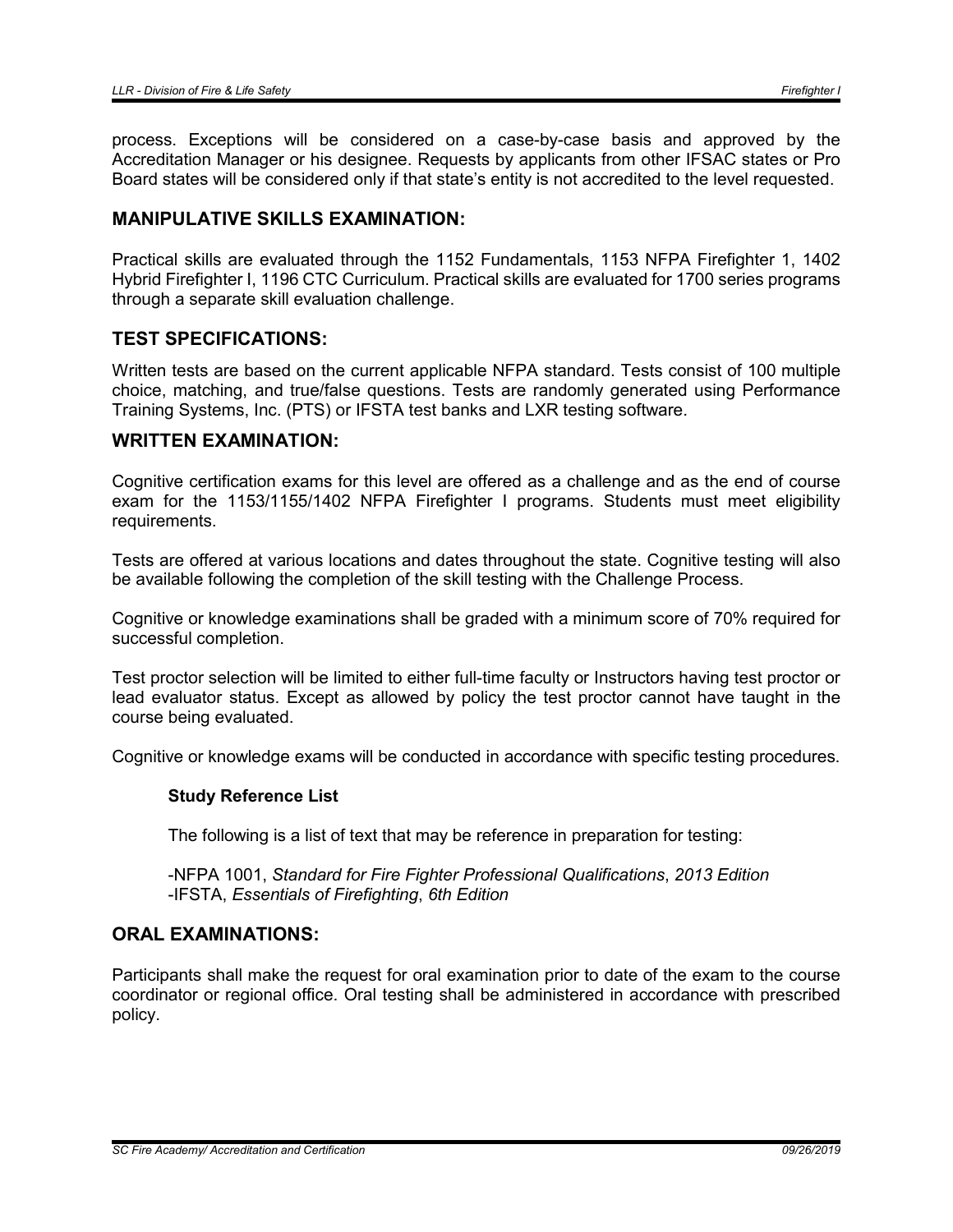# RECORD KEEPING AND DOCUMENTATION:

The lead evaluator or exam proctor will be responsible for returning the completed course paperwork and/or test package to their regional office or course coordinator within (5) working days after the exam date.

# APPEALS:

A participant may exercise his/her appeal rights under the following conditions:

- Non-compliance to written testing procedures and policies.
- Validity of test questions or answers.
- Discrimination.

Participants must make appeal request in writing to the Accreditation Manager within 30 calendar days of the date of the alleged occurrence.

The South Carolina Fire Academy shall follow all appeal policies as published in AP-011, the *South Carolina Fire Academy Accreditation/Certification Policy*.

#### RETESTING:

This policy pertains to all cognitive and manipulative examinations administered by the South Carolina Fire Academy including Fire Service Professional Qualification accredited level examinations, with the exception of the SCFA 1211 Class "E" Driver Examination, which will be governed by the South Carolina Department of Motor Vehicles Classified E & F License Third Party Tester's Safety Officer Manual for the South Carolina Fire Academy.

Individuals failing to obtain the required minimum score will be allowed two retest opportunities for each type of cognitive exam. For cognitive exams an immediate retest opportunity will be given, no sooner than one day after the original test failure, at the next available testing date, and no later than 120 days after the original test failure.

Students failing to obtain the required minimum score on the immediate retest opportunity shall be allowed a second retest opportunity a minimum of 30 days after the immediate retest opportunity. This will allow remediation and additional study. The first retest must be at least one day from the original test failure but no more than 120 days after the original test failure and the second retest, if needed, must be given 30 days from the immediate retest, but no later than 120 days after the original test failure.

Students failing to obtain the required minimum score on the second retest opportunity will be allowed to appeal to the Accreditation Manager if the student feels the testing environment was not adequate or some type of external problem contributed to a failure on the retest. The decision of the Accreditation Manager is final on the appeal. If a third retest opportunity is granted through an appeal it can be taken no sooner than one day after the appeal approval, at the next available testing date, and no later than 120 days after the original test failure.

The entire retesting time period, to include the appeal process, shall take no longer than 120 days. Failure of the cognitive testing process will require the course of instruction to be repeated.